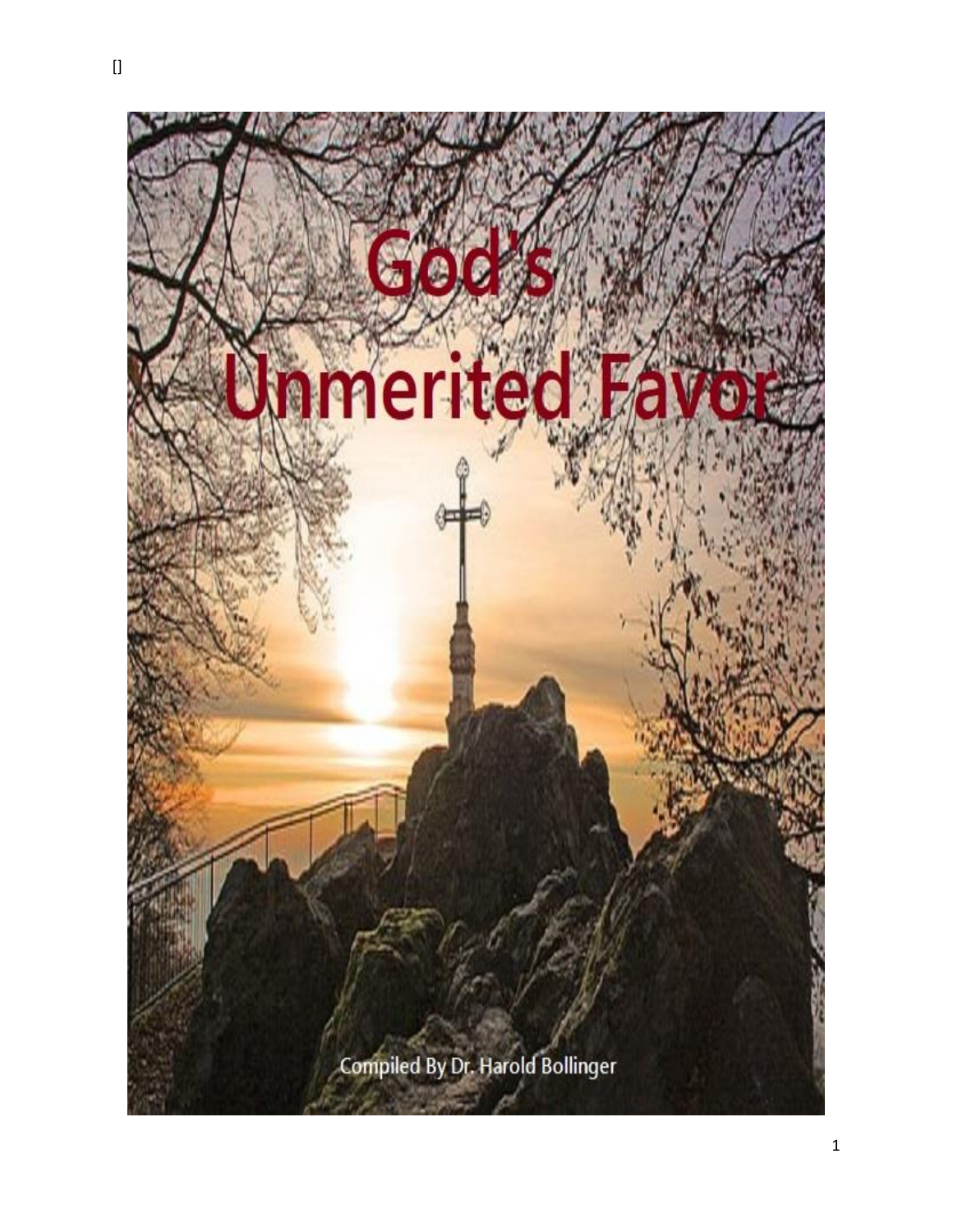#### **God made all he did to prosper**

# **And his master saw that the Lord was with him and that the Lord made all he did to prosper in his hand. So Joseph found favor in his sight, [Genesis 39:3–4](https://biblia.com/bible/esv/Gen%2039.3%E2%80%934)**

The date of Joseph's arrival in Egypt is debatable. Many believe he arrived during the period of the Hyksos rulers, foreigners who came from the region of Canaan. They invaded Egypt and controlled the land for almost 150 years. If Joseph arrived during their rule, it is easy to see why he was rapidly promoted up the royal ladder. Because the Hyksos were foreigners themselves, they would not hold this brilliant young foreigner's ancestry against him.

*Pharaoh* was the general name for all the kings of Egypt. It was a title like "king" or "president" used to address the country's leader. The pharaoh who placed Joseph in charge of Egypt was a different person from the pharaoh who turned against the Hebrews in the book of Exodus.

Ancient Egypt was a land of great contrasts. People were either rich beyond measure or poverty stricken. There wasn't much middle ground. Joseph found himself serving Potiphar, an extremely rich officer in Pharaoh's service.

Rich families like Potiphar's had elaborate homes two or three stories tall with beautiful gardens and balconies. They enjoyed live entertainment at home as they chose delicious fruit from expensive bowls.

They surrounded themselves with alabaster vases, paintings, beautiful rugs, and hand-carved chairs. Dinner was served on golden table-ware, and the rooms were lighted with gold lampstands.

Servants, like Joseph, worked on the first floor, while the family occupied the upper stories.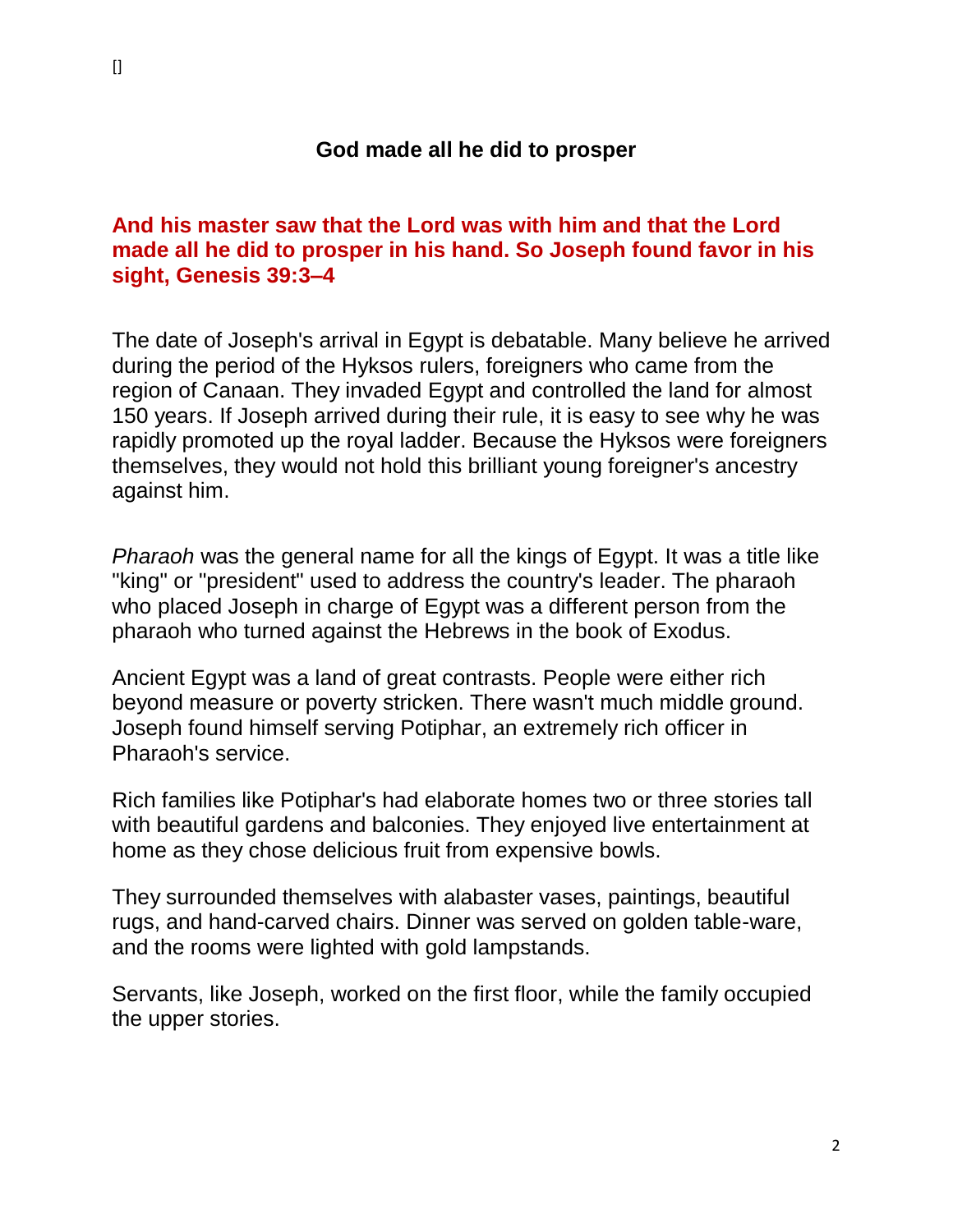# **The Lord will bless the righteous with favor.**

# **For You, O Lord, will bless the righteous; with favor you will surround him as with a shield. [Psalm 5:12](https://biblia.com/bible/esv/Ps%205.12)**

All believers should strive to be more tolerant of people but less tolerant of the sin in themselves and others.



# **The Lord is my shepherd.**

# **The Lord is my shepherd; I shall not want. Ps. 23:1**

In describing the Lord as a shepherd, David wrote out of his own experience because he had spent his early years caring for sheep [\(1](http://www.crossbooks.com/verse.asp?ref=1Sa+16%3A10-11)  [Samuel 16:10, 11\)](http://www.crossbooks.com/verse.asp?ref=1Sa+16%3A10-11). Sheep are completely dependent on the shepherd for provision, guidance, and protection. The New Testament calls Jesus the good shepherd [\(John 10:11\)](http://www.crossbooks.com/verse.asp?ref=Jn+10%3A11),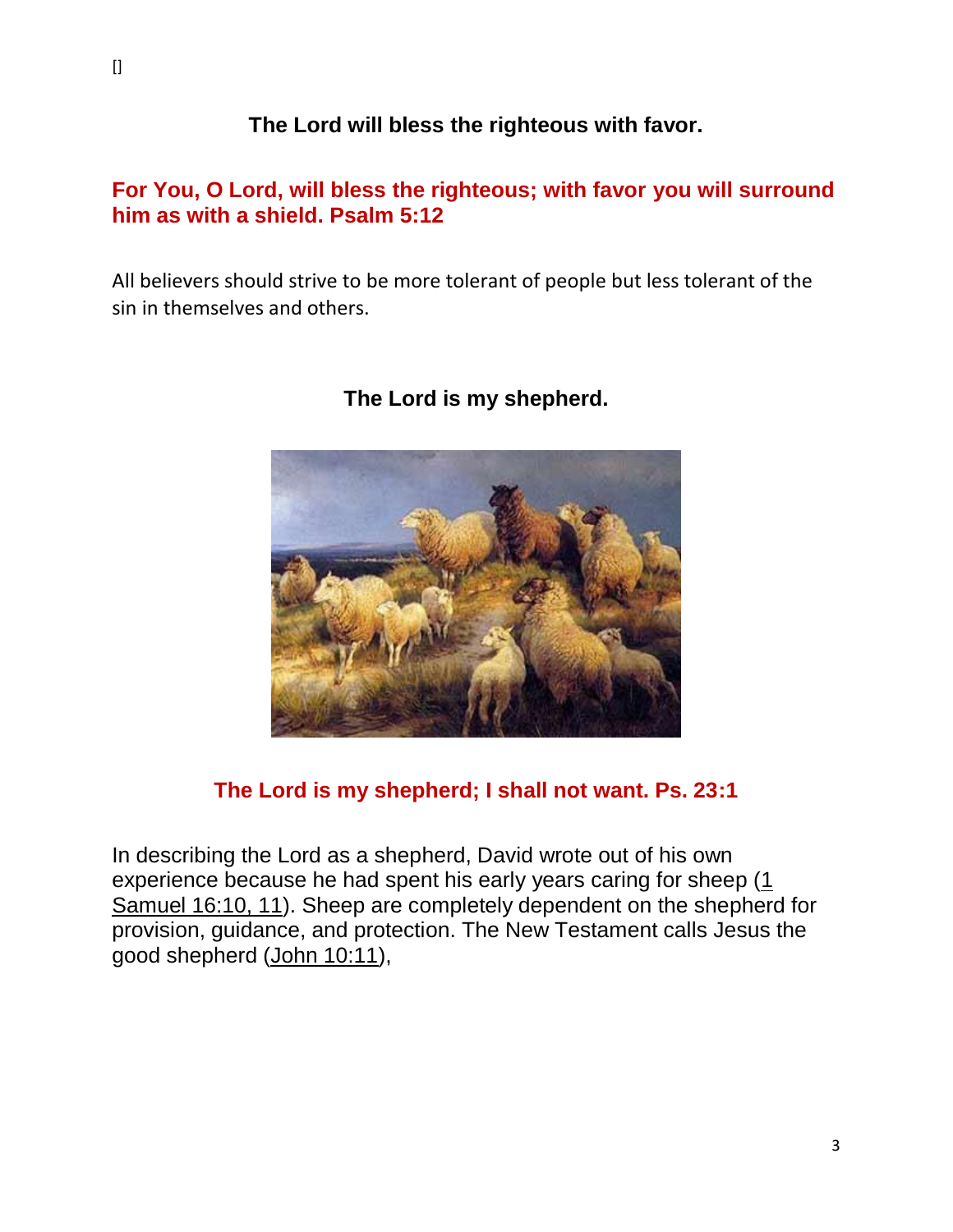#### **I will dwell in the house of the Lord forever.**

### **You prepare a table before me in the presence of my enemies; you anoint my head with oil; my cup runs over. Surely goodness and mercy shall follow me all the days of my life; and I will dwell in the house of the Lord forever. [Psalm 23:5–6](https://biblia.com/bible/esv/Ps%2023.5%E2%80%936)**

In ancient Near Eastern culture, at a feast it was customary to anoint a person with fragrant oil. Hosts were also expected to protect their guests at all costs. God offers the protection of a host even when enemies surround us. In the final scene of this psalm, we see that believers will dwell with the Lord. God, the perfect shepherd and host, promises to guide and protect us throughout our life and to bring us into his house forever.

#### **Joy comes in the morning.**

# **For His anger is but for a moment, His favor is for life; weeping may endure for a night, but joy comes in the morning. [Psalm 30:5](https://biblia.com/bible/esv/Ps%2030.5)**

Like a shot given by a doctor, the discomfort of God's anger lasts only a moment, but the good effects go on for a long time. Let God's anger be a sharp pain that warns you to turn from sin.

### **The Lord will give you peace.**

# **The Lord make His face shine upon you, and be gracious to you; the Lord lift up His countenance upon you, and give you peace. Numbers 6:24-25**

A blessing was one way of asking for God's divine favor to rest upon others. The ancient blessing in these verses helps us understand what a blessing was supposed to do.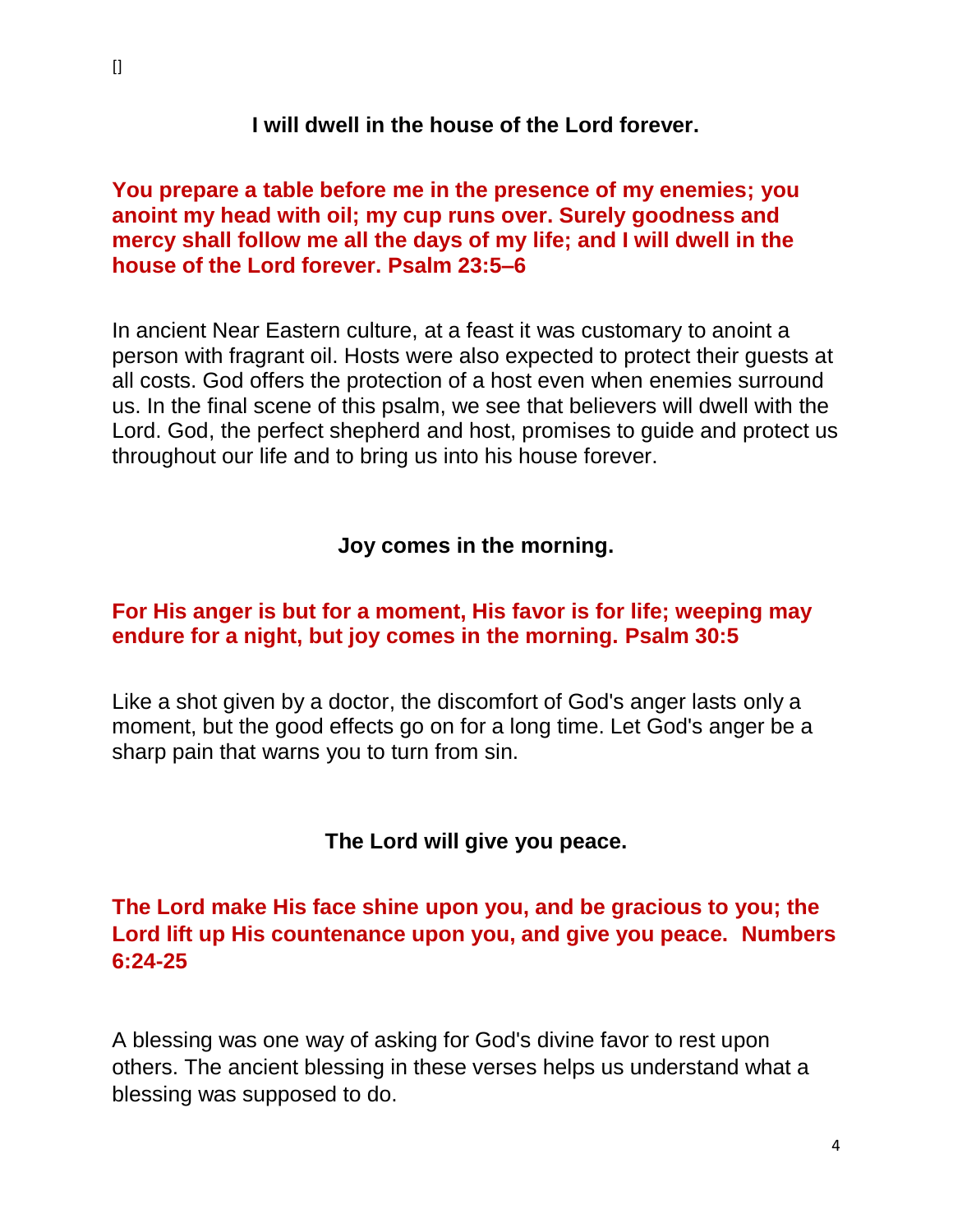# **Its five parts conveyed hope that God would bless believers in these ways**

(1) Bless and protect them;

(2) Smile on them (be pleased);

(3) Be gracious (merciful and compassionate);

(4) Show his favor toward them (give his approval);

(5) Give peace.

When you ask God to bless others or yourself, you are asking him to do these five things. The blessing you offer will not only help the one receiving it, it will also demonstrate love, encourage others, and provide a model of caring for others.

# **The Lord has dominion over the works of our hands.**

**What is man that you are mindful of him, and the son of man that you visit him? For you have made him a little lower than the angels, and you have crowned him with glory and honor. You have made him to have dominion over the works of your hands; you have put all things under his feet. [Psalm 8:4–6](https://biblia.com/bible/esv/Ps%208.4%E2%80%936)**

God gave human beings tremendous authority—to be in charge of the whole earth. But with great authority comes great responsibility. If we own a pet, we have the legal authority to do with it as we wish, but we also have the responsibility to feed and care for it.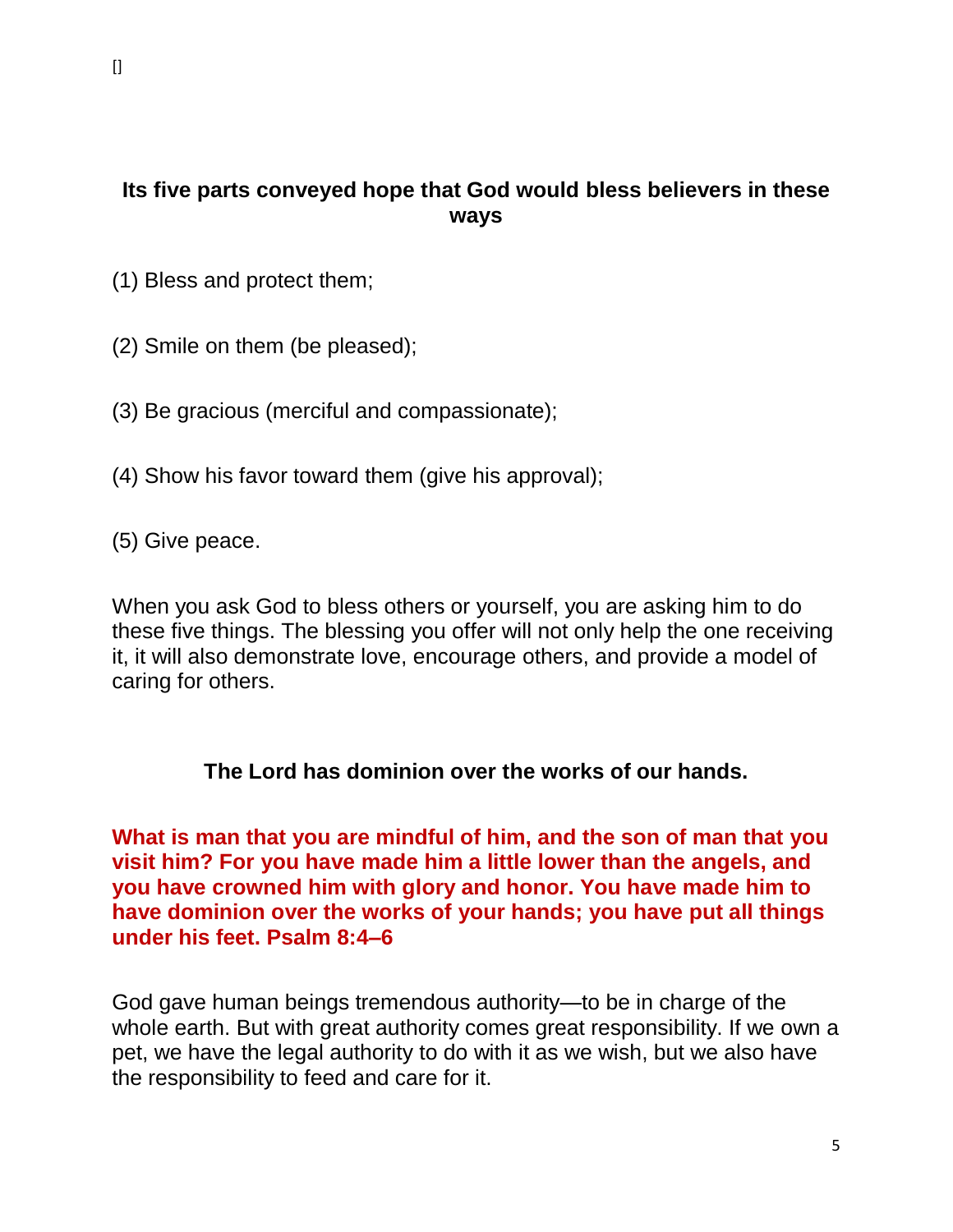# **The Lord gives believers all good things.**

# **Who redeems your life from destruction, who crowns you with loving kindness and tender mercies, who satisfies your mouth with good things, so that your youth is renewed like the eagles. [Psalm 103:4–5](https://biblia.com/bible/esv/Ps%20103.4%E2%80%935)**

David's praise focused on the good things God was doing for him. It is easy to complain about life, but David's list gives us plenty for which to praise God: He forgives our sins, heals our diseases, redeems us from death, crowns us with love and compassion, satisfies our desires, and gives righteousness and justice.

We receive all of these without deserving any of them. No matter how difficult your life's journey, you can always count your blessings—past, present, and future.

# **The Lord gives you a future and a hope.**

# **For I know the thoughts that I think toward you, says the Lord, thoughts of peace and not of evil, to give you a future and a hope. [Jeremiah 29:11](https://biblia.com/bible/esv/Jer%2029.11)**

We're all encouraged by a leader who stirs us to move ahead, someone who believes we can do the task he has given and who will be with us all the way. God is that kind of leader. He knows the future, and his plans for us are good and full of hope.

As long as God, who knows the future, provides our agenda and goes with us as we fulfill his mission, we can have boundless hope. This does not mean that we will be spared pain, suffering, or hardship, but that God will see us through to a glorious conclusion.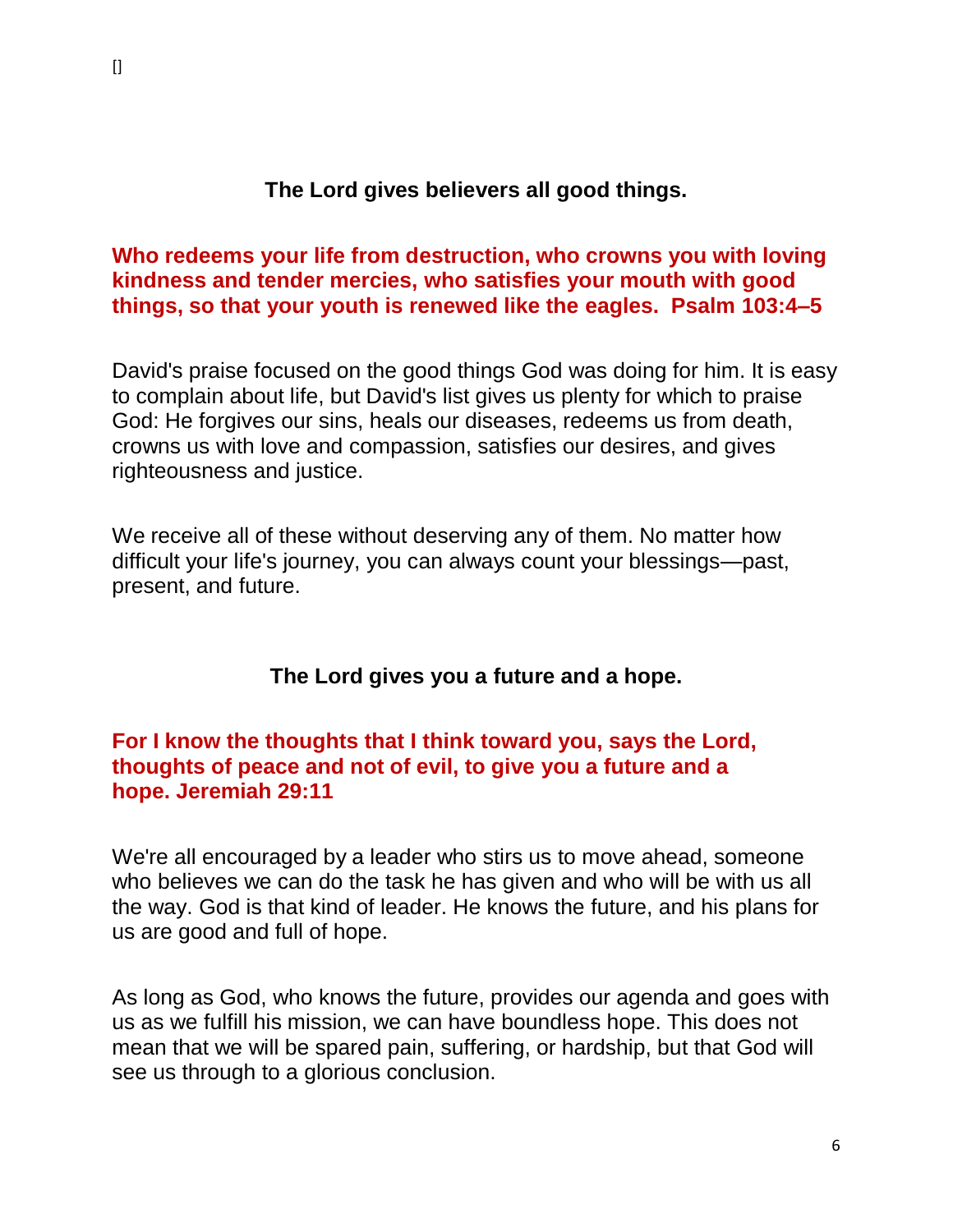### **The Lord will show you great unknown things.**

### **Call to me, and I will answer you, and show you great and mighty things, which you do not know. [Jeremiah 33:3](https://biblia.com/bible/esv/Jer%2033.3)**

God is ready to answer our prayers, but we must ask for his assistance. Surely God could take care of our needs without our asking. But when we ask, we are acknowledging that he alone is God and that we cannot accomplish in our own strength all that is his domain to do. When we ask, we must humble ourselves, lay aside our willfulness and worry, and determine to obey him.

#### **The glory God gave to Jesus, he has given unto believers.**

**And the glory which You gave Me I have given them, that they may be one just as We are one: I in them, and You in Me; that they may be made perfect in one, and that the world may know that You have sent Me, and have loved them as You have loved Me. [John 17:22–23](https://biblia.com/bible/esv/John%2017.22%E2%80%9323)**

**The Lord gave the disciples favor with the people.**

### **So continuing daily with one accord in the temple, and breaking bread from house to house, they ate their food with gladness and simplicity of heart, praising God and having favor with all the people. And the Lord added to the church daily those who were being saved. [Acts](https://biblia.com/bible/esv/Acts%202.46%E2%80%9347)  [2:46–47](https://biblia.com/bible/esv/Acts%202.46%E2%80%9347)**

A healthy Christian community attracts people to Christ. The Jerusalem church's zeal for worship and brotherly love was contagious. A healthy, loving church will grow in numbers.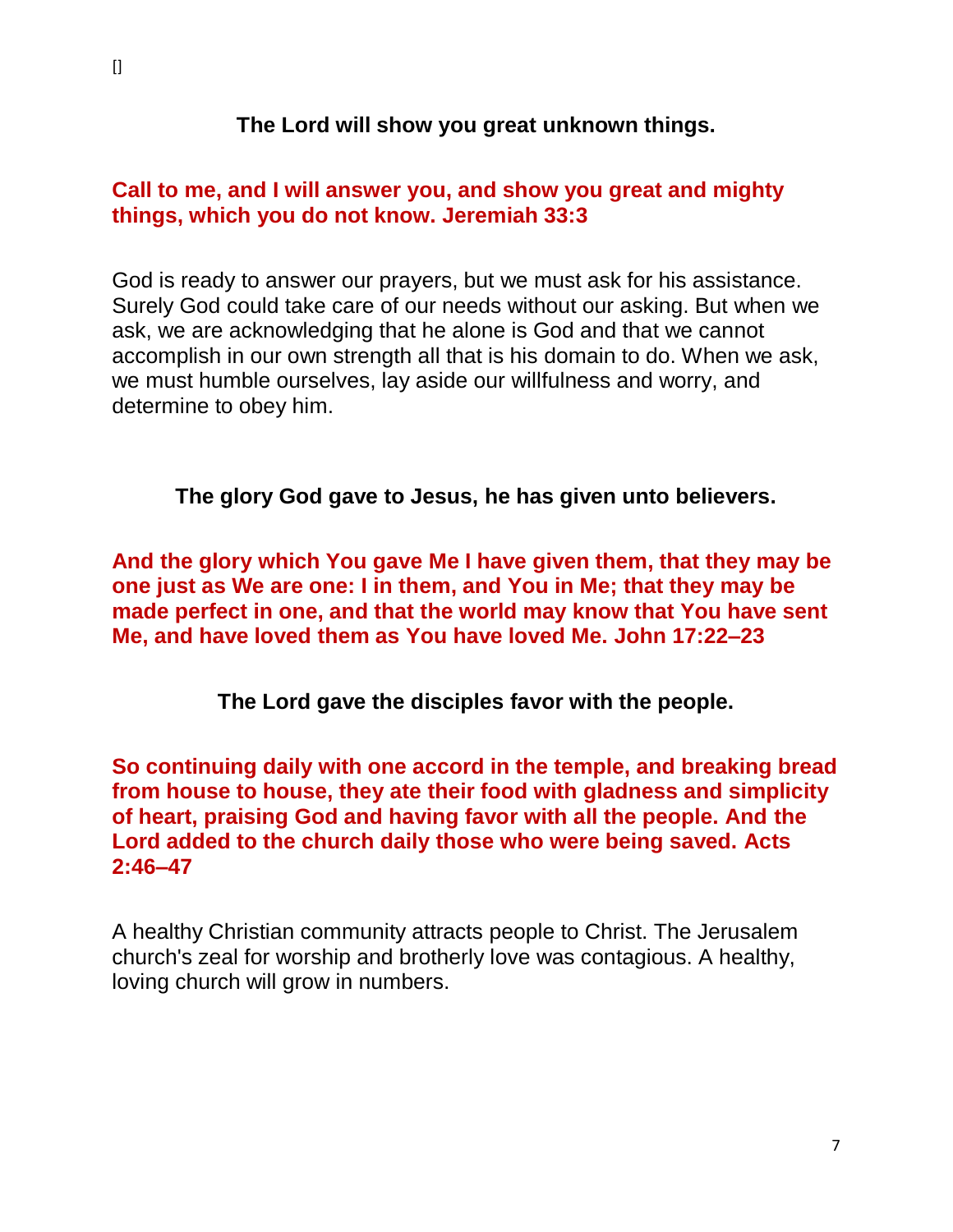#### **The grace of God abounds to many.**

### **… For if by the one man's offense many died, much more the grace of God and the gift by the grace of the one Man, Jesus Christ, abounded to many. [Romans 5:15](https://biblia.com/bible/esv/Rom%205.15)**

Because of Jesus, however, we can trade judgment for forgiveness. Christ offers us the opportunity to be born into his spiritual family—the family line that begins with forgiveness and leads to eternal life. If we do nothing, we receive death through Adam; but if we come to God by faith, we receive life through Christ.

#### **Believers are not under the law, but under grace.**

# **For sin shall not have dominion over you, for you are not under law but under grace. [Romans 6:14](https://biblia.com/bible/esv/Rom%206.14)**

When we were under the law, sin was our master—the law does not justify us or help us overcome sin. But now that we are bound to Christ, he is our Master, and he gives us power to do good rather than evil.

#### **Jesus became poor that believers may become rich.**

#### **For you know the grace of our Lord Jesus Christ, that though He was rich, yet for your sakes He became poor, that you through His poverty might become rich. [2 Corinthians 8:9](https://biblia.com/bible/esv/2%20Cor%208.9)**

Jesus became poor by giving up his rights as God and becoming human. In his incarnation, God voluntarily became man—the person Jesus of Nazareth. As a man, Jesus was subject to place, time, and other human limitations.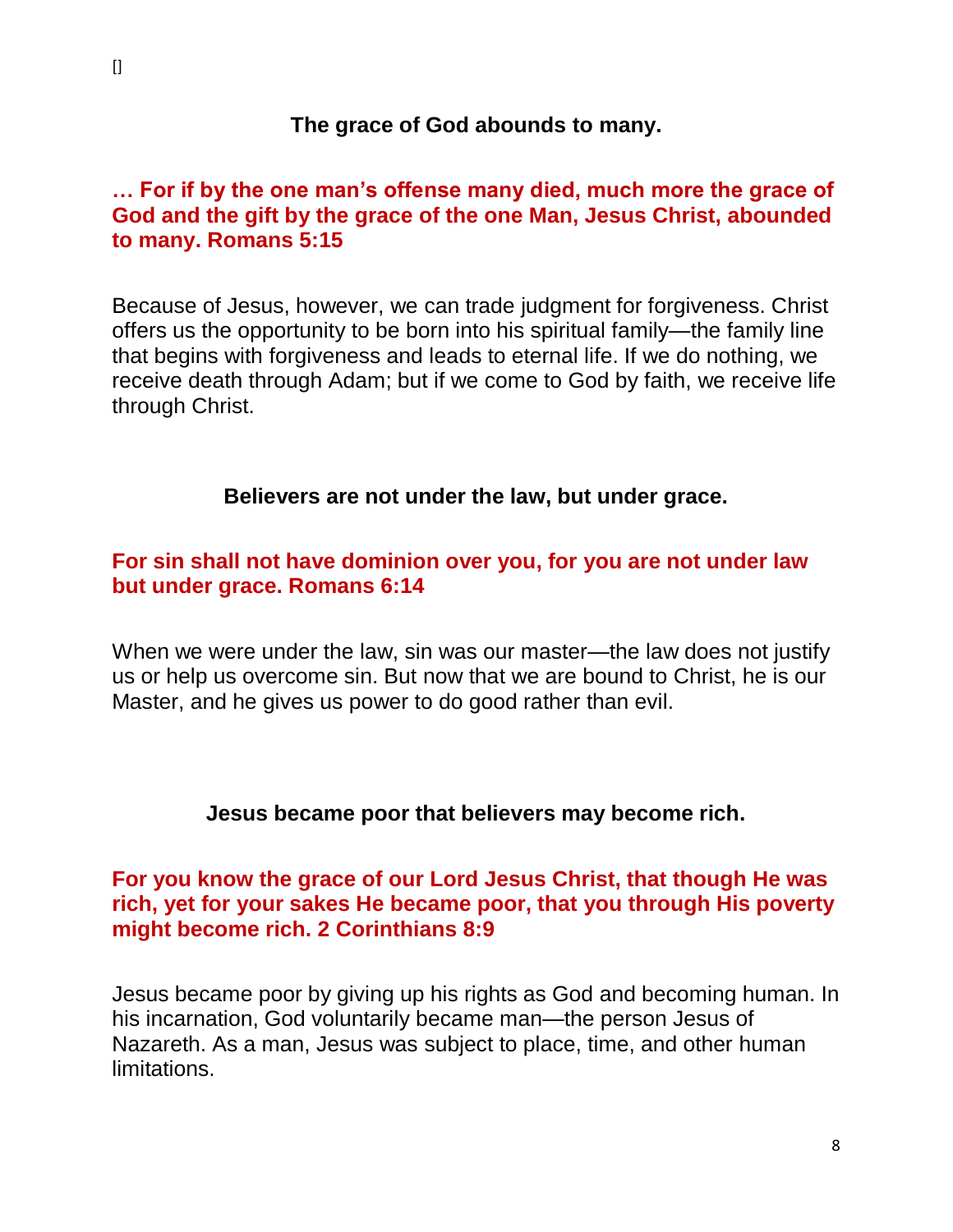He did not give up his eternal power when he became human, but he did set aside his glory and his rights

# **God's grace will abound toward you.**

# **And God is able to make all grace abound toward you, that you, always having all sufficiency in all things, may have an abundance for every good work. [2 Corinthians 9:8](https://biblia.com/bible/esv/2%20Cor%209.8)**

God gives us resources to use and invest for him. Paul uses the illustration of seed to explain that the resources God gives us are not to be hidden, foolishly devoured, or thrown away.

# **God has blessed us with all spiritual blessing.**

# **Blessed be the God and Father of our Lord Jesus Christ, who has blessed us with every spiritual blessing in the heavenly places in Christ, [Ephesians 1:3](https://biblia.com/bible/esv/Eph%201.3)**

Who has blessed us with every spiritual blessing in the heavenly realms" means that in Christ we have all the benefits of knowing God—being chosen for salvation, being adopted as his children, forgiveness, insight, the gifts of the Spirit, power to do God's will, the hope of living forever with **Christ** 

Because we have an intimate relationship with Christ, we can enjoy these blessings now.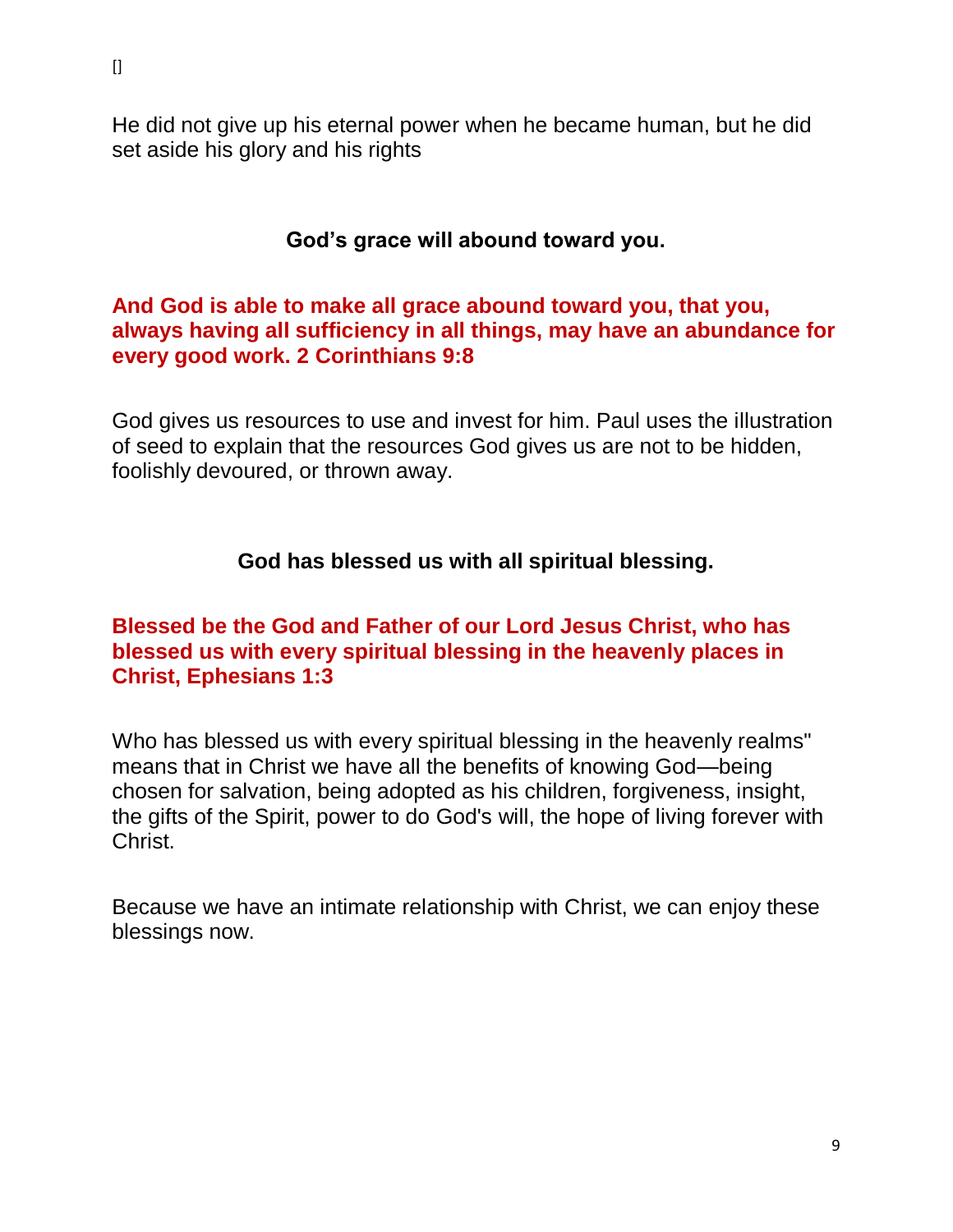**God's wisdom abounds toward us in all wisdom and prudence.** 

# **In Him we have redemption through His blood, the forgiveness of sins, according to the riches of His grace which He made to abound toward us in all wisdom and prudence, [Ephesians 1:7–8](https://biblia.com/bible/esv/Eph%201.7%E2%80%938)**

God showered his kindness on us—this is also called God's "grace." This is his voluntary and loving favor given to those he saves.

# **By grace, we become heirs of eternal life.**

**But when the kindness and the love of God our Savior toward man appeared, not by works of righteousness which we have done, but according to His mercy He saved us, through the washing of regeneration and renewing of the Holy Spirit, whom He poured out on us abundantly through Jesus Christ our Savior, that having been justified by His grace we should become heirs according to the hope of eternal life. [Titus 3:4–7](https://biblia.com/bible/esv/Titus%203.4%E2%80%937)**

Paul summarizes what Christ does for us when he saves us. We move from a life full of sin to one where we are led by God's Holy Spirit. *All* our sins, not merely some, are washed away.

We gain eternal life with all its treasures. We have a new life through the Holy Spirit, and he continually renews our hearts. None of this occurs because we earned or deserved it; it is all God's gift.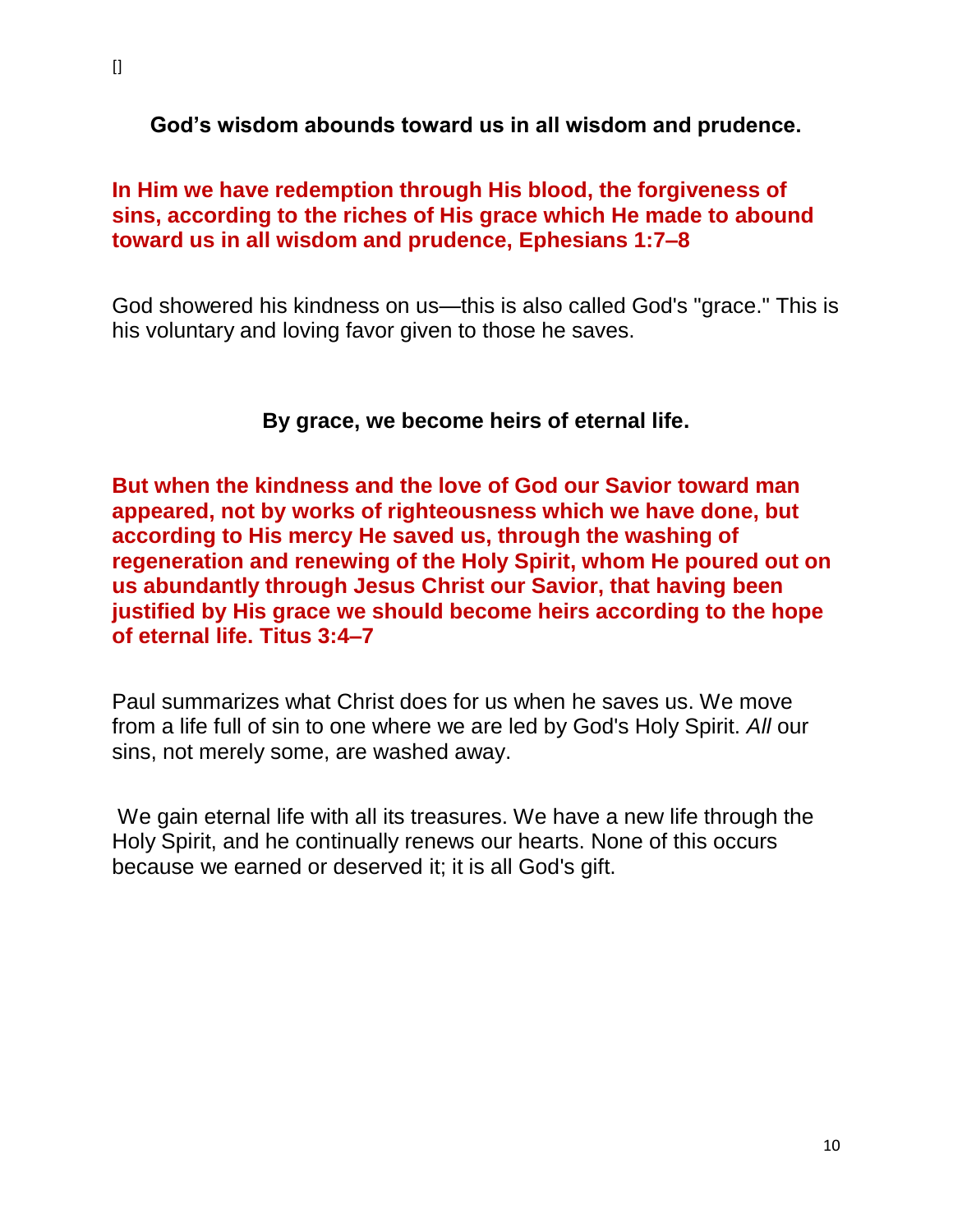$[$ 

# **Illustration:**

During the building of the Golden Gate Bridge over San Francisco Bay, construction fell badly behind schedule because several workers had accidentally fallen from the scaffolding to their deaths. Engineers and administrators could find no solution to the costly delays.

Finally, someone suggested a gigantic net be hung under the bridge to catch any who fell. Finally in spite of the enormous cost, the engineers opted for the net. After it was installed, progress was hardly interrupted. A worker or two fell into the net but were saved. Ultimately, all the time lost to fear was regained by replacing fear with faith in the net.

# **Illustration**

You're worried about permissiveness--about the way the preaching of grace seems to say it's okay to do all kinds of terrible things as long as you just walk in afterward and take the free gift of God's forgiveness. . .While you and I may be worried about seeming to give permission, Jesus apparently wasn't. He wasn't afraid of giving the prodigal son a kiss instead of a lecture, a party instead of probation; and he proved that by bringing in the elder brother at the end of the story and having him raise pretty much the same objections we do.

He's angry about the party. He complains that his father is lowering standards and ignoring virtue--that music, dancing, and a fatted calf are, in effect, just so many permissions to break the law. And to that, Jesus has the father say only one thing:

"Cut that out! We're not playing good boys and bad boys any more. Your brother was dead and he's alive again. The name of the game from now on is resurrection, not bookkeeping.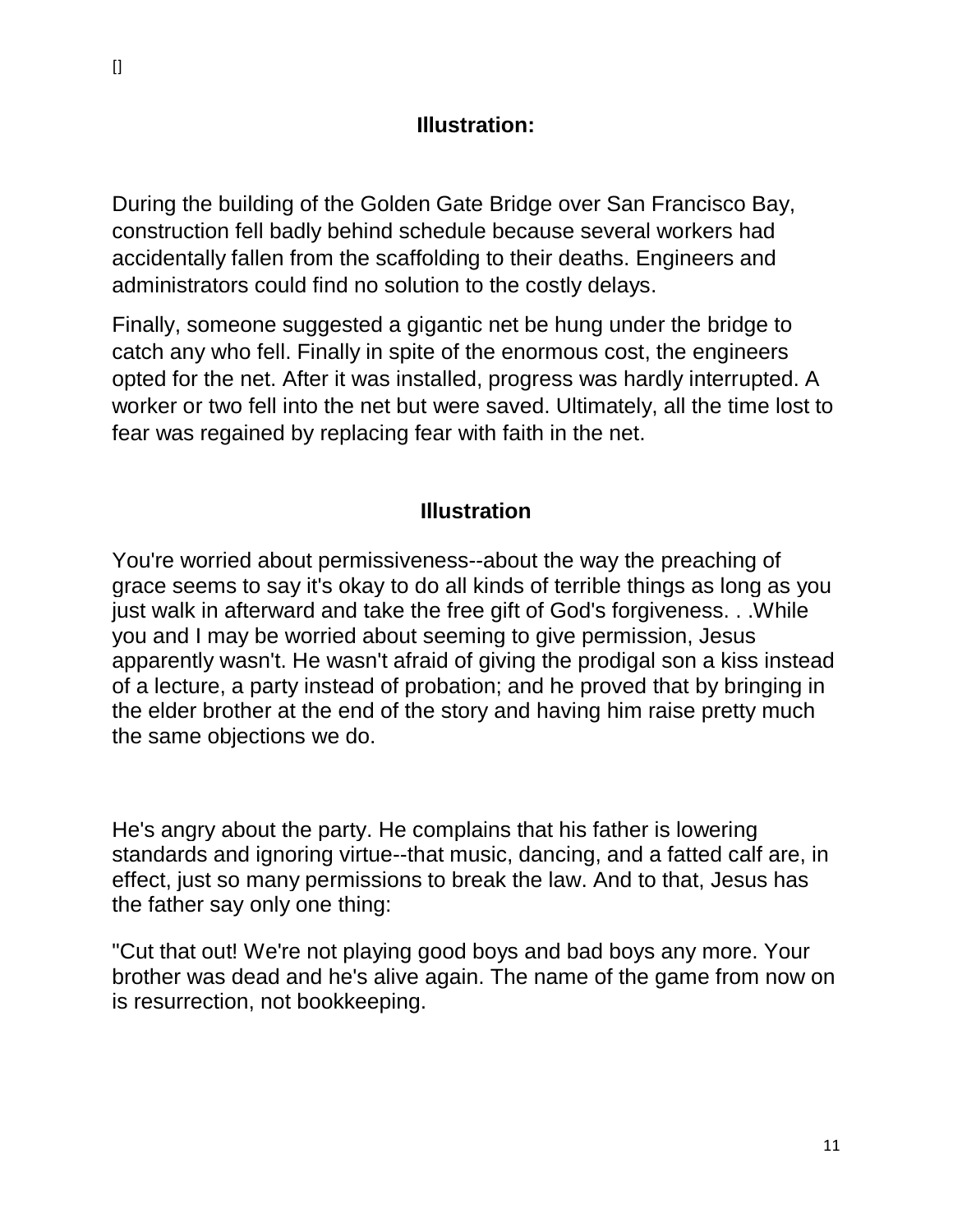# **Illustration**

When a person works an eight-hour day and receives a fair day's pay for his time that is a wage.

When a person competes with an opponent and receives a trophy for his performance that is a prize.

When a person receives appropriate recognition for his long service or high achievements that is an award.

But when a person is not capable of earning a wage, can win no prize, and deserves no award--yet receives such a gift anyway--that is a good picture of God's unmerited favor. This is what we mean when we talk about the grace of God.

G.W. Knight, Clip-Art Features for Church Newsletters, p. 53.

# **An invitation is given to open your heart's door to Jesus**

# **Rev. 3:20**

# **Behold, I stand at the door, and knock: if any man hear my voice, and open the door, I will come in to him, and will sup with him, and he with me.**

#### **To ask Jesus to come into your heart, please pray this Prayer**:

Dear Lord Jesus, I believe you are the Christ, the Son of the Living God. I ask you to forgive me of my sins and coming into my heart. I accept you as savior and will follow you as Lord. Amen.